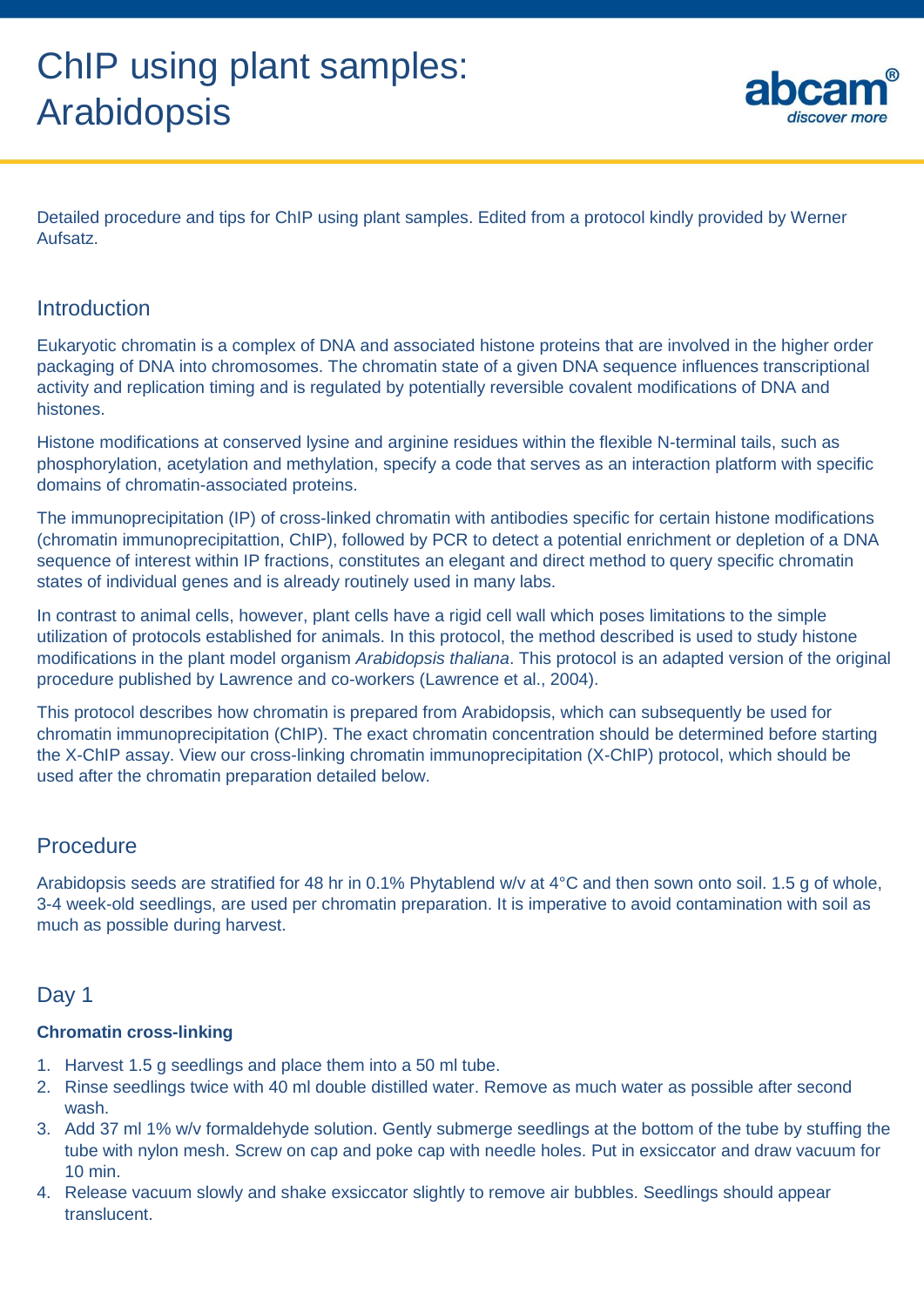- 5. Add 2.5 ml 2 M glycine to quench cross-linking. Draw vacuum for 5 min.
- 6. Again, release vacuum slowly and shake exsiccator slightly to remove air bubbles.
- 7. Remove nylon mesh, decant supernatant and wash seedlings twice with 40 ml of double distilled water. After second wash, remove as much water as possible and put seedlings between two layers of kitchen paper. Roll up paper layers carefully to remove as much liquid as possible.

### *At this step, plant material can be snap-frozen in liquid nitrogen and stored at -80°C.*

### **Chromatin preparation**

- 1. Pre-cool mortar with liquid nitrogen. Add two small spoons of white quartz sand and plant material. Grind plant material to a fine powder.
- 2. Use cooled spoon to add powder to 30 ml of extraction buffer 1 stored on ice. Vortex to mix and keep at 4°C until solution is homogenous.
- 3. Rotate for 30 min at 4°C on a turning wheel or equivalent.
- 4. Filter extract through into a new, ice-cold 50 ml conical tube. Press to recover extract from solid material.
- 5. Repeat step 4.
- 6. Centrifuge extract at 4000 rpm for 20 min at 4°C.
- 7. Gently pour off supernatant and resuspend pellet in 1 ml of extraction buffer 2 by pipetting up and down. Transfer solution to Eppendorf tube.
- 8. Spin in cooled benchtop centrifuge at 13000 rpm for 10 min.
- 9. Remove supernatant and resuspend pellet in 300 µl of extraction buffer 2 by pipetting up and down.
- 10. Add 300 µl of extraction buffer 3 to fresh Eppendorf tube. Use pipette to carefully later solution from step 9 onto it.
- 11. Spin in cooled benchtop centrifuge at 13000 rpm for 10 min. In meantime, prepare 10 ml nuclei lysis buffer and 20 ml ChIP dilution buffer. Put buffers in cold room.
- 12. Remove supernatant and resuspend pellet in 300-500 µl of cold nuclei lysis buffer. Resuspend by pipetting up and down and by vortexing. Keep solution cold between vortexing. Incubate for 20 min on ice.
- 13. Remove 10 µl to run on an agarose gel.
- 14. Sonicate for 10 min at 4°C with sonicator: Setting "HIGH", 10 sec "ON cycle", 45 sec "OFF cycle".

### *Make sure that the solution does not foam during sonication, e.g., by cooling the tubes with a mix of 100% w/v ethanol in ice during the sonication step.*

- 15. Spin in cooled benchtop centrifuge at 13000 rpm for 10 min. Add supernatant to new Eppendorf tube.
- 16. Repeat step 14. Remove 10 µl to run on an agarose gel.
- 17. Separate aliquots from steps 12 and 15 on 1.5% w/v agarose gel. In the sonicated samples, DNA should be shifted and more intense compared to untreated samples and range between 200-2000 bp, centering around 500 bp.

### *Following step 16, the chromatin samples can be "snap-frozen" in liquid nitrogen and stored at -80°C. Repeated freezing/thawing cycles, however, should be avoided.*

### **Pre-clearing and immunoprecipitation (IP)**

- 1. Transfer chromatin to 15 ml Falcon tubes. Dilute 1/10 with fresh, ice-cold ChIP dilution buffer.
- 2. Prepare protein A agarose beads pre-adsorbed with sheared salmon sperm DNA by rinsing the required amount of beads 3 times with 1 ml ChIP dilution buffer in an Eppendorf tube. Spin in cooled benchtop centrifuge for 30 sec at 13000 rpm between the washes to pellet the beads. After the last wash, resuspend the beads with ChIP dilution buffer to yield a 25% slurry (for pipetting reasons).
- 3. Pre-clear each chromatin sample by adding 140 µl of washed beads. Rotate for 1 hr at 4°C.
- 4. Spin Falcon tubes in a cooled centrifuge for 3 min at 3000 rpm to pellet the beads and transfer the supernatant to a new Falcon tube. Be careful not to carry over beads.
- 5. Store at 60 µl aliquot of pooled chromatin at -20°C. This will serve as input control later on.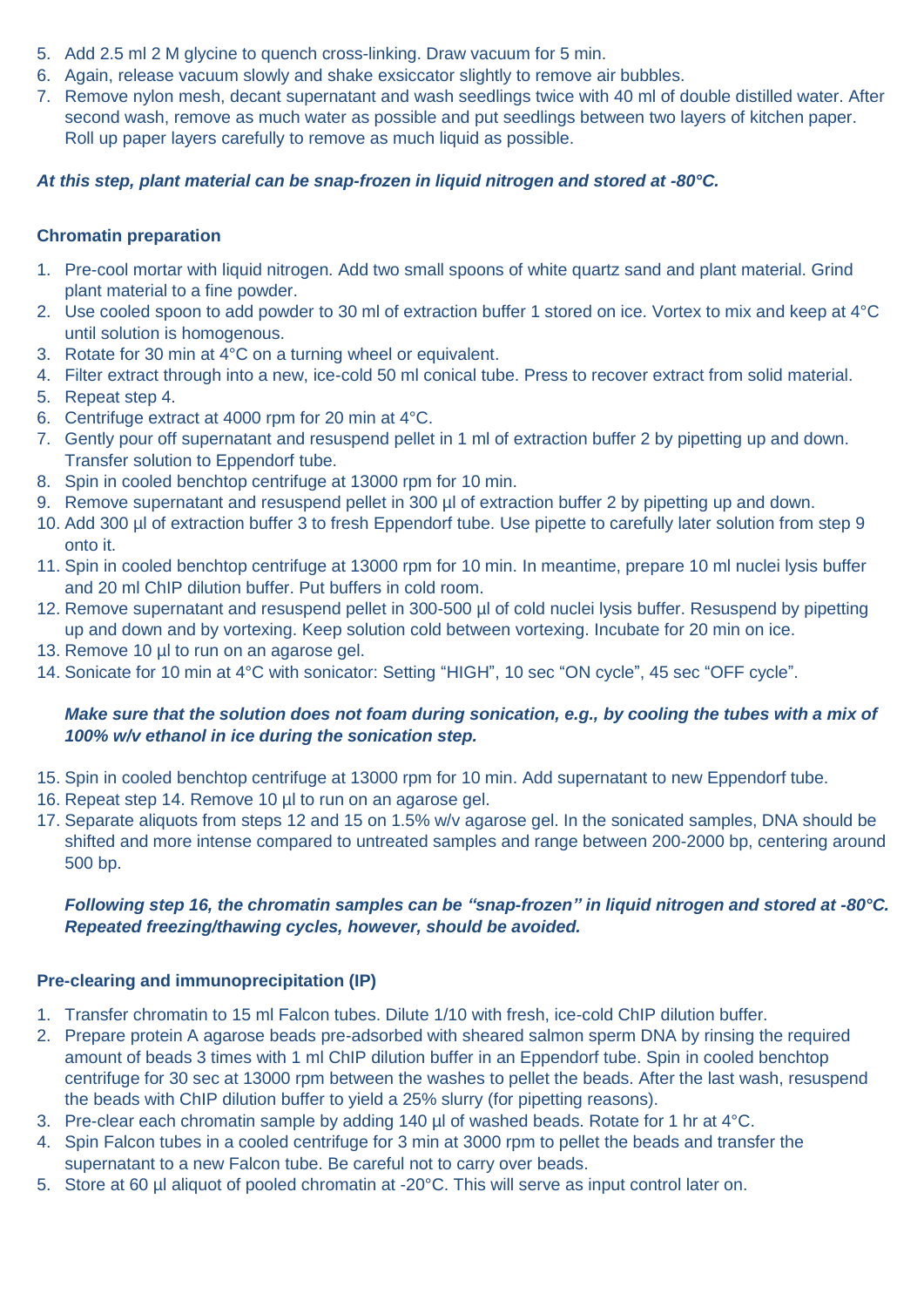- 6. Add 600 µl of chromatin solution per IP to an Eppendorf tube with an appropriate antibody. The optimal chromatin/antibody ratio has to be determined empirically for each antibody used. As a "rule of thumb", use about 10 µg of antibody per IP for polyclonal antibodies. For monoclonal antibodies, usually a 1.5x to 4x higher concentration has to be used. Also set up 600 µl of chromatin solution with an unrelated antibody as a mock IP.
- 7. Add 80 µl of washed Protein A agarose beads to the chromatin IPs (25% slurry; for the preparation see step 2). Rotate overnight at 4°C.

# Day 2

### **Collection, washes and elution of immune complexes**

- 1. Prepare fresh elution buffer and place it at 65°C.
- 2. Spin IPs in cooled benchtop centrifuge at 5000 rpm for 30 sec to collect beads and discard the supernatant.
- 3. Add 1 ml of low salt wash buffer per tube. Rotate for 5 min at 4°C.
- 4. Spin in cooled benchtop centrifuge at 5000 rpm for 30 sec to collect beads and discard supernatant.
- 5. Add 1 ml of high salt wash buffer per tube. Rotate for 5 min at 4°C.
- 6. Spin in cooled benchtop centrifuge at 5000 rpm for 30 sec to collect beads and discard supernatant.
- 7. Add 1 ml of LiCl wash buffer per tube. Rotate for 5 min at 4°C.
- 8. Spin in cooled benchtop centrifuge at 5000 rpm for 30 sec to collect beads and discard supernatant.
- 9. Add 1 ml of TE buffer per tube. Rotate for 5 min at 4°C.
- 10. Spin in cooled benchtop centrifuge at 5000 rpm for 30 sec to collect beads and discard supernatant.
- 11. Repeat TE wash. Spin in cooled benchtop centrifuge at 5000 rpm for 30 sec to collect beads and discard supernatant.
- 12. Elute immune complexes by adding 250 µl of elution buffer. Vortex briefly to mix and incubate at 65°C for 15 min. Spin in benchtop centrifuge at 13000 rpm for 30 sec and transfer supernatant to a fresh Eppendorf tube.
- 13. Repeat elution and finally combine the two elutes.

### **Reverse cross-linking**

- 1. Add 20 µl of 5M NaCl to samples. Incubate overnight at 65°C.
- 2. Add 109 µl of TE buffer, 7/1 µl of 5 M NaCl and 8.7 µl 20% SDS to the 60 µl input control aliquoted on Day 1. Incubate overnight at 65°C.

# Day 3

### **DNA cleanup**

- 1. Add 10 µl of 0.5M EDTA, 20 µl 1M Tris-HCl pH 6.5 and 1 µl of 20 mg/ml proteinase K to the IP samples. Add 1.2 µl of 0.5M EDTA, 2.4 µl 1M Tris-HCl pH 6.5 and 1 µl of 20 mg/ml proteinase K to the input control samples. Incubate for 1-3 hr at 45°C. The samples can be gently shaken through this incubation.
- 2. Purify the DNAs using a silica-gel membrane (e.g. PCR purification kit). Elute DNAs twice with 50 ul 10 mM Tris-HCl pH 8.0 and pool elutes. Proceed to PCR reactions. An excellent guide to quantification of ChIP by real-time PCR is provided by Haring *et al.* (2007).

## Materials and reagents

### **Extraction buffer 1**

0.4 M Sucrose 10 mM Tris-HCl, pH 8.0 10  $mM$   $MqCl<sub>2</sub>$ 5 mM β-mercaptoethanol Protease inhibitors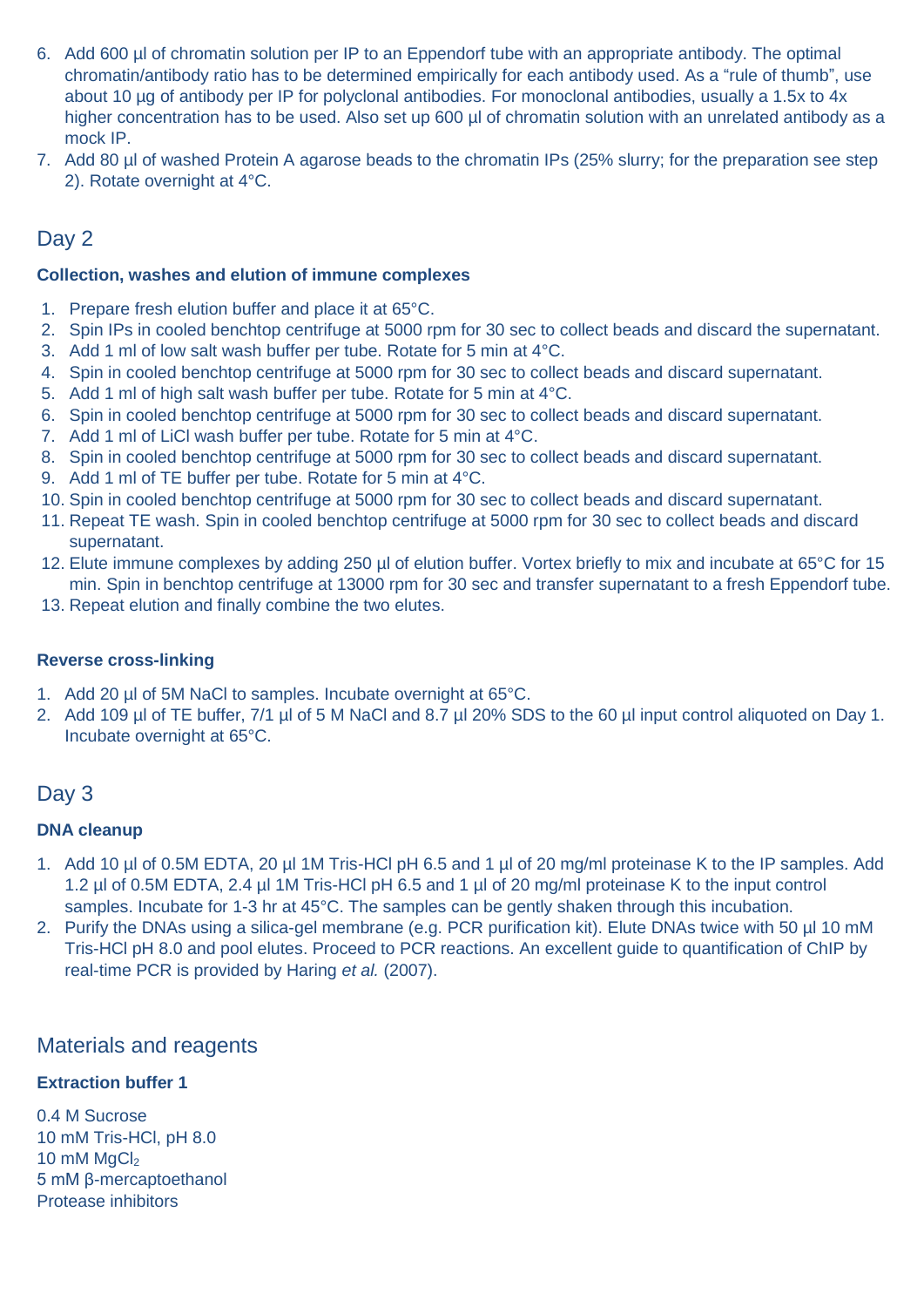### **Extraction buffer 2**

0.25 M Sucrose 10 mM Tris-HCl, pH 8.0 10  $mM$   $MqCl<sub>2</sub>$ 1% w/v Triton X-100 5 mM β-mercaptoethanol Protease inhibitors

### **Extraction buffer 3**

1.7 M Sucrose 10 mM Tris-HCl, pH 8.0  $2 \text{ mM } MgCl<sub>2</sub>$ 0.15% w/v Triton X-100 5 mM β-mercaptoethanol Protease inhibitors

### **Nuclei lysis buffer**

30 mM Tris-HCl, pH 8.0 10 mM EDTA 1% w/v SDS Protease inhibitors

#### **Protease inhibitor**

1 mM PMSF (final concentration) Protease inhibitor cocktail (follow manufacturer's instructions)

#### **ChIP dilution buffer**

1.1% Triton X-100 1.2 mM EDTA 16.7 mM Tris-HCl, pH 8.0 167 mM NaCl

#### **Elution buffer**

1% SDS  $0.1$  M NaHCO<sub>3</sub>

#### **Low salt wash buffer**

150 mM NaCl 0.1% SDS 1% Triton X-100 2 mM EDTA 20 mM Tris-HCl, pH 8.0

#### **High salt wash buffer**

500 mM NaCl 0.1% SDS 1% Triton X-100 2 mM EDTA 20 mM Tris-HCl, pH 8.0